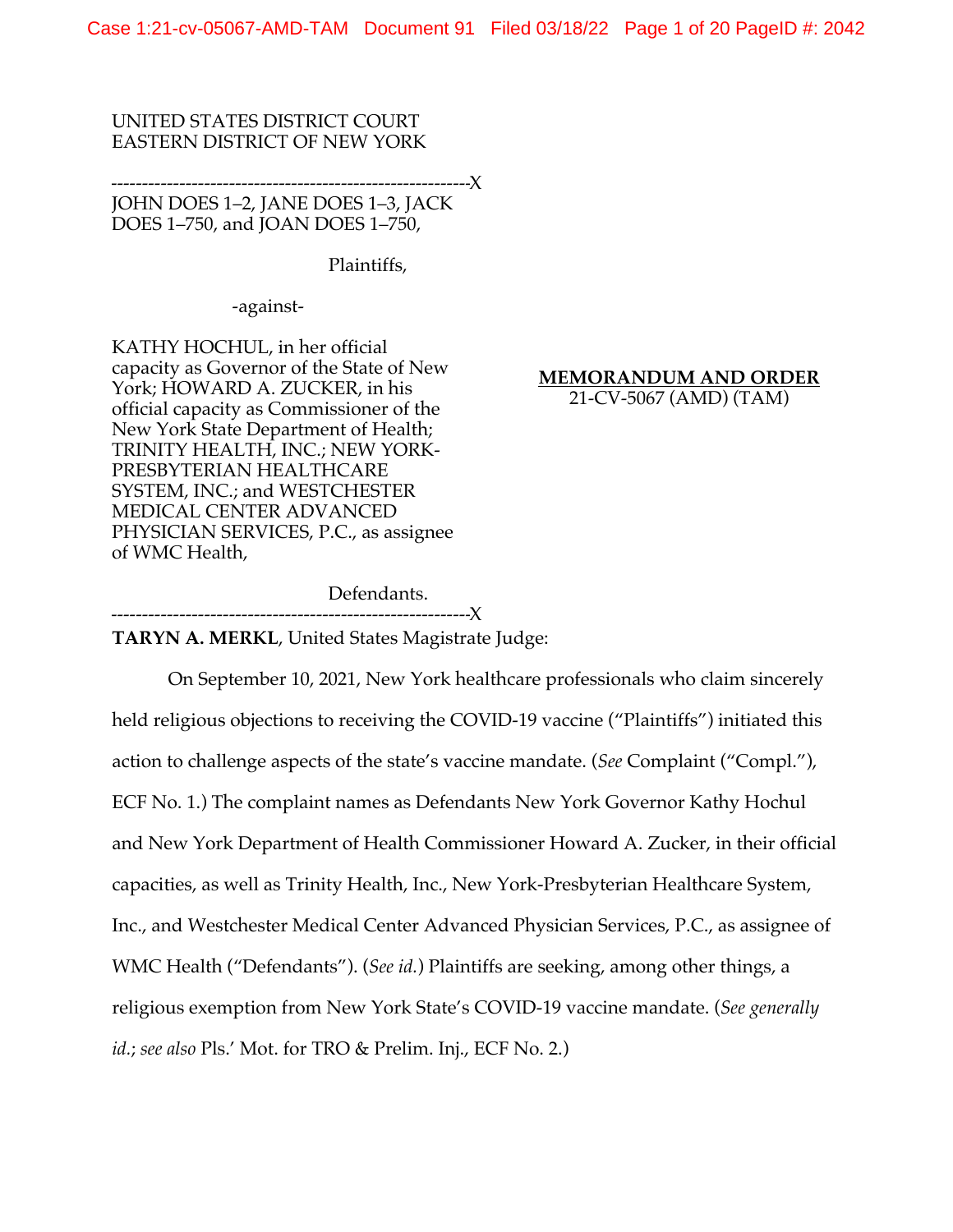Currently before this Court is Plaintiffs' motion for a protective order and to proceed using pseudonyms, which the Honorable Ann M. Donnelly referred to the undersigned Magistrate Judge. (Pls.' Mot. for Protective Order ("Pls.' Mot."), ECF No. 41; Oct. 4, 2021 ECF Order Referring Mot.) For the reasons stated herein, the Court grants Plaintiffs' motion, in part. 1

# **FACTUAL BACKGROUND AND PROCEDURAL HISTORY**

The Court assumes general familiarity with the substance and history of the case and includes only the background relevant to the instant motion. As noted above, Plaintiffs are a group of New York healthcare workers who seek religious exemptions from the COVID-19 vaccine mandate enacted by Governor Hochul and implemented by Commissioner Zucker2 (the "New York Defendants"). (*See* Compl., ECF No. 1, ¶¶ 10– 22, 39–41.) Defendants Trinity Health, Inc. ("Trinity"), New York-Presbyterian Healthcare System, Inc. ("New York-Presbyterian"), and Westchester Medical Center Advanced Physician Services, P.C. ("Advanced Physician Services"), allegedly employ a number of Plaintiffs in this case. (*Id.* ¶¶ 11–20, 23–25.)3

 $1$  A motion for a protective order and to proceed under a pseudonym is a nondispositive pre-trial motion within a magistrate judge's jurisdiction. *See* 28 U.S.C. § 636(b)(1)(A); Fed. R. Civ. P. 72(a); E.D.N.Y. Local R. 72.2; *cf. Doe v. Cornell Univ.*, No. 19-CV-1189 (MAD) (ML), 2021 WL 6128807, at \*1 (N.D.N.Y. Sept. 22, 2021).

<sup>2</sup> The Court notes that Mary T. Bassett is currently the New York Department of Health Commissioner. *See* https://www.health.ny.gov/commissioner/ (last visited Mar. 18, 2022).

<sup>&</sup>lt;sup>3</sup> Plaintiffs' complaint alleges that up to 250 Jack and Joan Does work for each of the three respective private employer Defendants — potentially totaling 1,500 additional "Doe" Plaintiffs. (*See* Compl., ECF No. 1, ¶¶ 15–20.) However, as Defendant New York-Presbyterian observes, the complaint "does not make clear whether any of these hundreds of purported [] Does are real persons represented by plaintiffs' counsel, or, instead, whether these allegations simply reflect an effort by plaintiffs to make it appear that their objections to vaccination are shared by large numbers of other [] employees." (New York-Presbyterian Mem., ECF No 68, at 3.) The Court notes that Plaintiffs' counsel's declaration indicates that counsel spoke "personally" with John Does 1–2 and Jane Does 1–3, i.e., five Plaintiffs, in anticipation of filing the instant motion. (*See* Declaration of Daniel J. Schmid ("Schmid Decl."), ECF No. 41-1, ¶ 2.)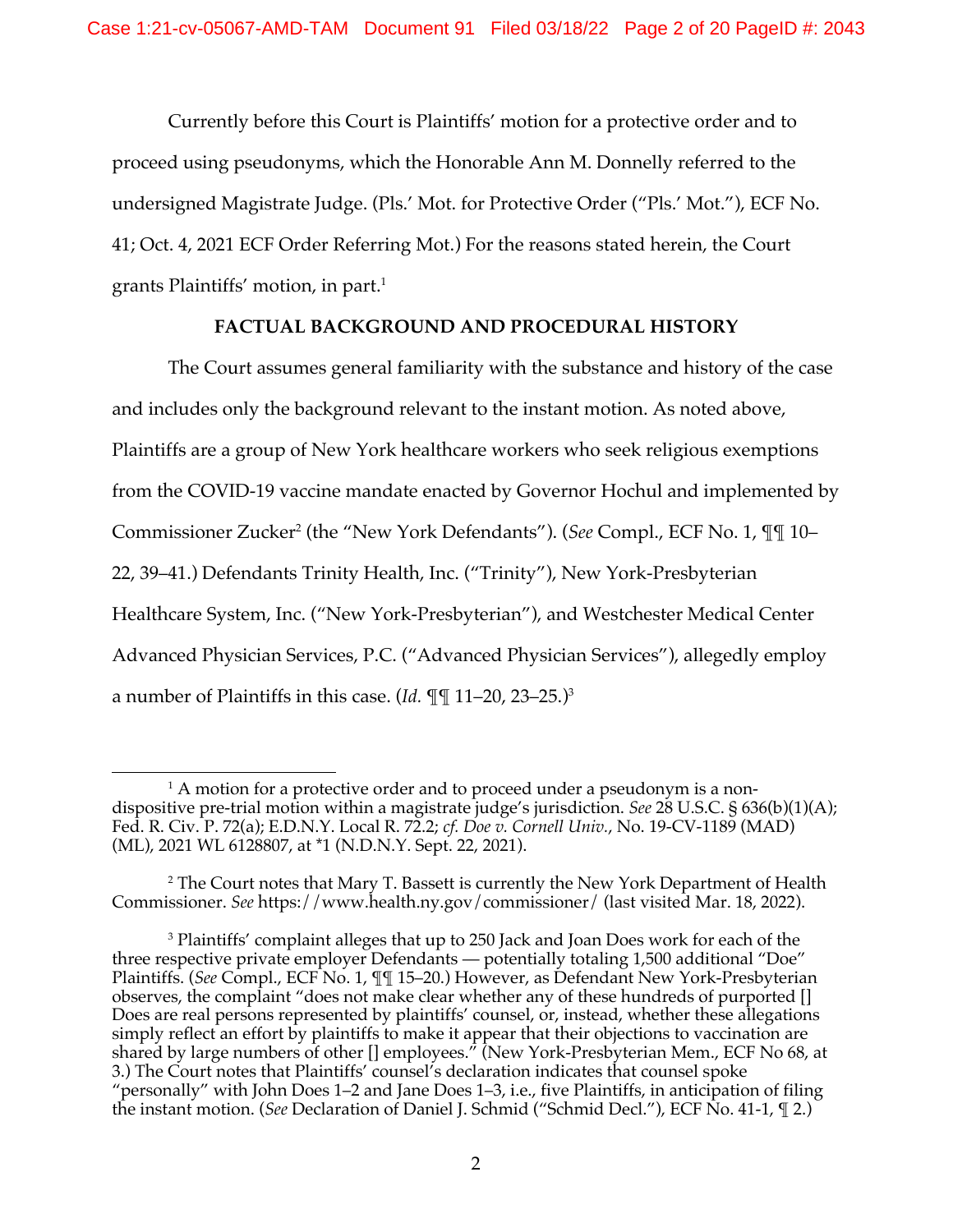Plaintiffs initiated this action by moving for a temporary restraining order ("TRO") and a preliminary injunction. (*See generally id.*; Pls.' Mot. for TRO & Prelim. Inj., ECF No. 2.) Specifically, Plaintiffs are challenging the constitutionality and enforcement of N.Y. Comp. Codes R. & Regs. tit. 10, § 2.61(c) (2021), the emergency regulation requiring most healthcare workers to be fully vaccinated against COVID-19. (*See* Compl., ECF No. 1, ¶¶ 119–90; Pls.' Mot. for TRO & Prelim. Inj., ECF No. 2, at 5–15.)

On September 14, 2021, the Honorable Eric R. Komitee, sitting as the miscellaneous duty judge, denied Plaintiffs' motion for a TRO as moot in light of the statewide TRO issued the same day by the Honorable David N. Hurd in the Northern District of New York, in *Dr. A. v. Hochul*, 21-CV-1009, 2021 WL 4189533, at \*1 (N.D.N.Y. Sept. 14, 2021). (*See* Sept. 14, 2021 Order, ECF No. 35.) Judge Komitee instructed Plaintiffs that they may apply to the assigned District Judge, Judge Donnelly, for a preliminary injunction, and that "[i]f Plaintiffs wish to proceed anonymously with this action, they must file (under seal) a motion that states the reasons why the Court should permit them to do so." (*Id.* at 3.)4

<sup>4</sup> On September 21, 2021, Plaintiffs proceeded with a motion for a preliminary injunction. (*See* Mot. to Expedite, ECF No. 37.) However, on October 18, 2021, Judge Donnelly held Plaintiffs' motion in abeyance pending an appeal to the Second Circuit of the preliminary injunction entered by Judge Hurd in *Dr. A v. Hochul*, No. 21-CV-1009, 2021 WL 4734404, at \*1 (N.D.N.Y. Oct. 12, 2021), *vacated and remanded sub nom. We the Patriots USA, Inc. v. Hochul*, No. 21-2179, 2021 WL 5103443 (2d Cir. Oct. 29, 2021). (*See* Oct. 18, 2021 ECF Scheduling Order (citing *We The Patriots v. Hochul*, No. 21-2179 (2d Cir. Oct. 13, 2021)).) Judge Donnelly also held a premotion conference on November 3, 2021, regarding Defendants' anticipated motions to dismiss. (Nov. 3, 2021 ECF Minute Entry and Order.) On December 3, 2021, in anticipation of the Supreme Court's review of two emergency applications for writs of injunction following the Second Circuit's ruling in *We the Patriots* and *Dr. A*, Judge Donnelly directed Defendants to file their respective motions to dismiss within forty-five days of the Supreme Court's decision. (*See*  Dec. 3, 2021 ECF Scheduling Order; Dec. 3, 2021 Joint Status Report, ECF No. 74.) On February 17, 2022, following the Supreme Court's denial of the two applications, Defendants filed their respective motions to dismiss, which are pending before the District Court. (*See* Jan. 20, 2022 ECF Order; Mots. to Dismiss, ECF Nos. 81, 83, 84, 87.) *See also Dr. A v. Hochul*, 142 S. Ct. 552 (2021); *We The Patriots USA Inc. v. Hochul*, 142 S. Ct. 734 (2021).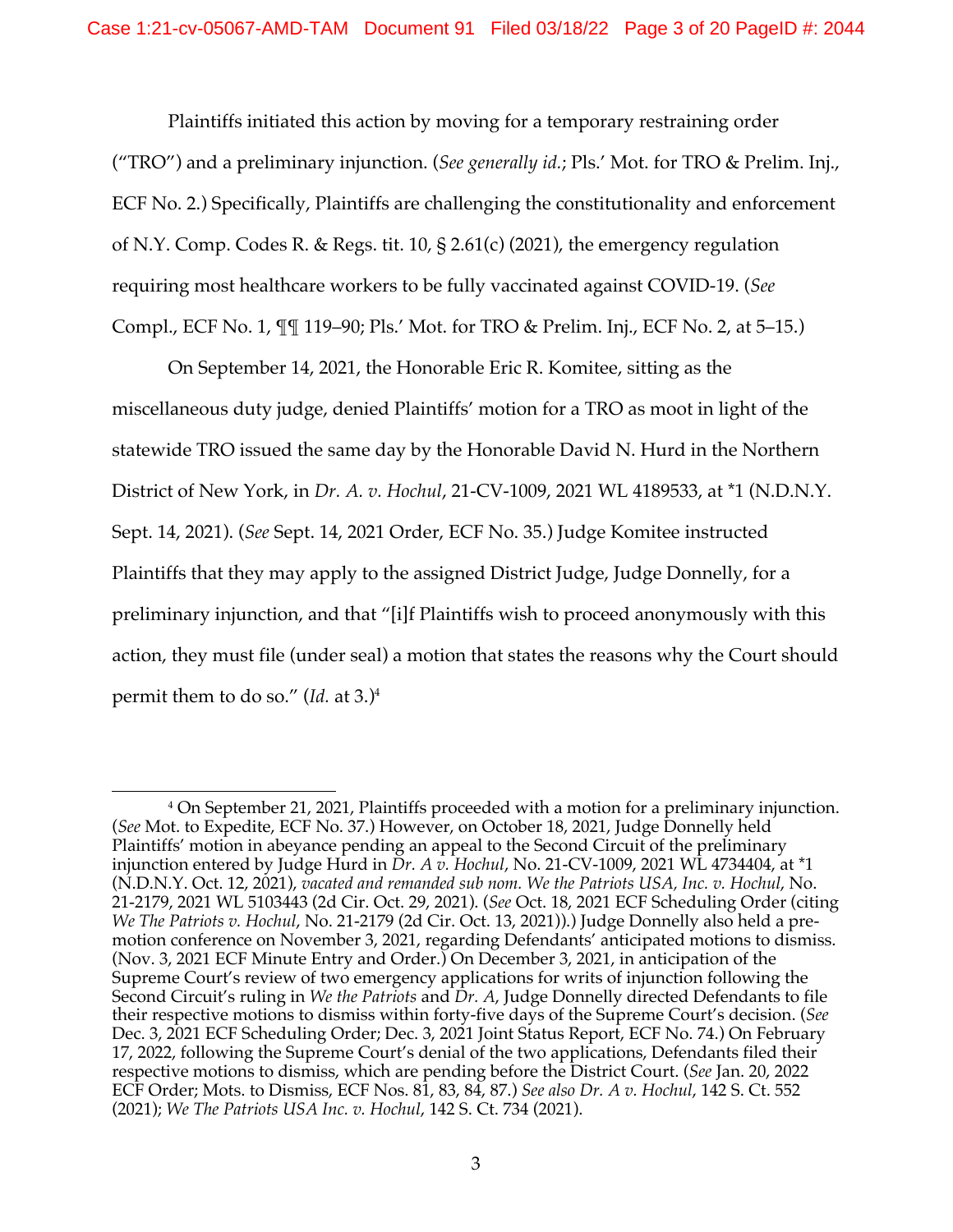Plaintiffs filed their motion for a protective order and to proceed under pseudonyms on October 1, 2021, which Judge Donnelly thereafter referred to the undersigned Magistrate Judge. (*See* Pls.' Mot., ECF No. 41; Oct. 4, 2021 ECF Order Referring Mot.) Defendants filed their respective responses to Plaintiffs' motion on November 2, 2021, and Plaintiffs filed their reply in support on November 22, 2022. (*See* Trinity Resp., ECF No. 67; New York-Presbyterian Mem., ECF No 68; Advanced Physician Services Resp., ECF No. 69; New York Defs.' Resp., ECF No. 70; Pls.' Reply, ECF No. 72.)<sup>5</sup> On December 14, 2021, this Court held a telephonic motion hearing and heard argument on Plaintiffs' motion. (Dec. 14, 2021 ECF Minute Entry and Order; Transcript of December 14, 2021 Hearing ("Tr."), ECF No. 78.)

After careful consideration of the parties' submissions and the record before the Court, and for the reasons set forth herein, the Court grants Plaintiffs' motion for a protective order and to proceed using pseudonyms, in part, pursuant to the directives below.

### **DISCUSSION**

## **I. Legal Standards**

Federal Rule of Civil Procedure 10(a) requires that the title of a complaint name all the parties to the action. Fed. R. Civ. P. 10(a). This requirement "serves the vital purpose of facilitating public scrutiny of judicial proceedings and therefore cannot be set aside lightly." *Sealed Plaintiff v. Sealed Defendant*, 537 F.3d 185, 188–89 (2d Cir. 2008). However, "in limited circumstances, courts may grant an exception to this rule and allow a plaintiff to proceed under a pseudonym when the plaintiff's 'interest in

<sup>&</sup>lt;sup>5</sup> In addition, the Court notes that the parties have filed several notices of supplemental authority related to Plaintiffs' motion for a protective order and to proceed under pseudonyms, which that Court has taken under advisement. (*See* ECF Nos. 73, 76, 79, 88, 89.)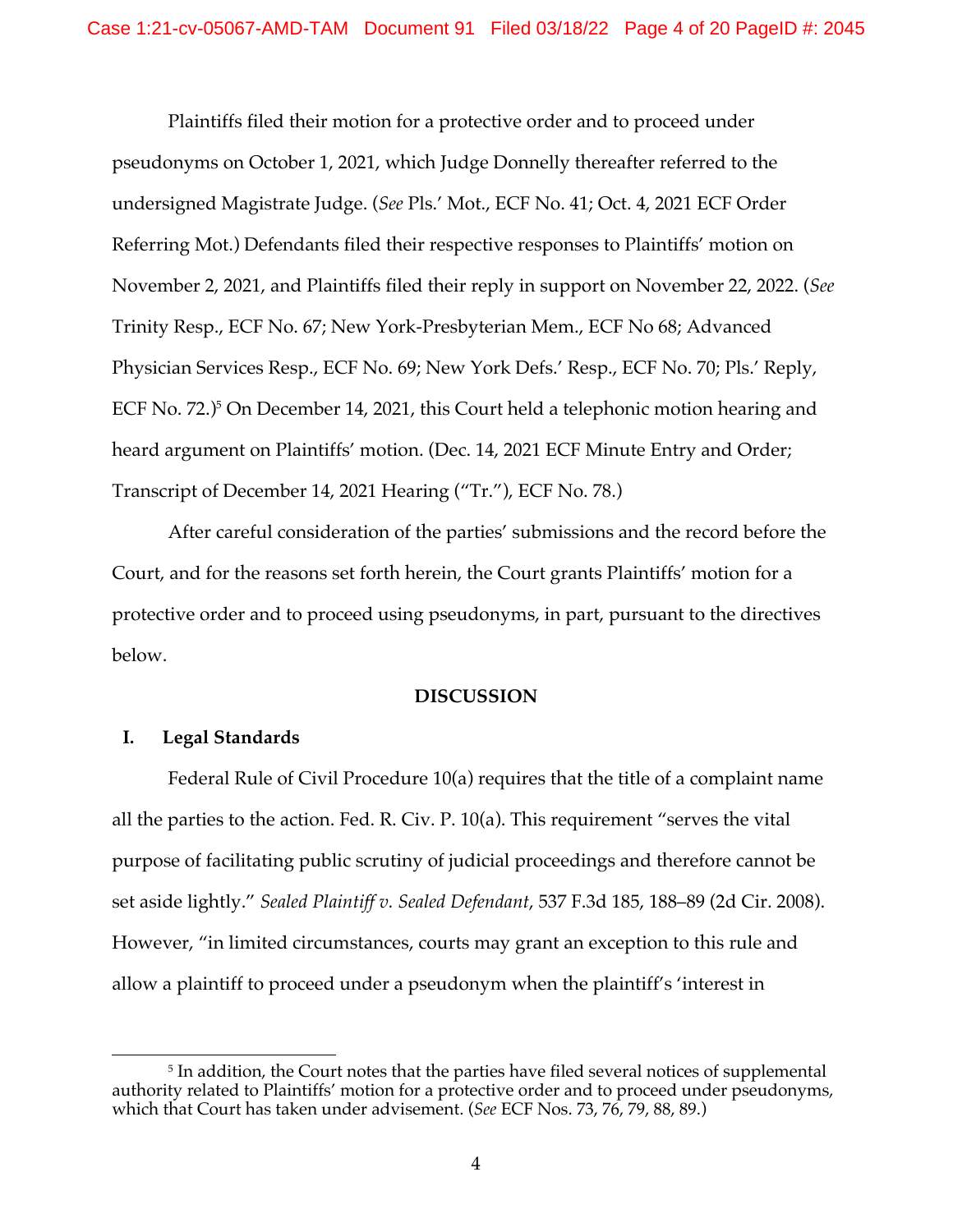anonymity' outweighs 'both the public interest in disclosure and any prejudice to the defendant.'" *Doe v. City Univ. of New York*, No. 21-CV-9544 (NRB), 2021 WL 5644642, at \*2 (S.D.N.Y. Dec. 1, 2021) (quoting *Sealed Plaintiff*, 537 F.3d at 189). The Second Circuit has established a non-exhaustive list of ten factors for courts to consider when balancing these interests. These factors are:

(1) whether the litigation involves matters that are highly sensitive and of a personal nature; (2) whether identification poses a risk of retaliatory physical or mental harm to the party seeking to proceed anonymously or even more critically, to innocent non-parties; (3) whether identification presents other harms and the likely severity of those harms, including whether the injury litigated against would be incurred as a result of the disclosure of the plaintiff's identity; (4) whether the plaintiff is particularly vulnerable to the possible harms of disclosure, particularly in light of his age; (5) whether the suit is challenging the actions of the government or that of private parties; (6) whether the defendant is prejudiced by allowing the plaintiff to press his claims anonymously, whether the nature of that prejudice (if any) differs at any particular stage of the litigation, and whether any prejudice can be mitigated by the district court; (7) whether the plaintiff's identity has thus far been kept confidential; (8) whether the public's interest in the litigation is furthered by requiring the plaintiff to disclose his identity; (9) whether, because of the purely legal nature of the issues presented or otherwise, there is an atypically weak public interest in knowing the litigants' identities; and (10) whether there are any alternative mechanisms for protecting the confidentiality of the plaintiff.

*Sealed Plaintiff*, 537 F.3d at 190 (quotation marks, citations, and alterations omitted).

Courts are not required to "list each of the factors or use any particular formulation as

long as it is clear that the court balanced the interests at stake in reaching its

conclusion." *Sealed Plaintiff*, 537 F.3d at 191 n.4.

## **II. Analysis**

Plaintiffs' motion to proceed anonymously in this case presents a close call. Plaintiffs argue that the "principles of open proceedings and judicial access" are outweighed here by Plaintiffs' potential exposure to "public vitriol, shaming and ostracization," as well as the risks to their livelihood, if they were to personally reveal their religiously-guided vaccination choices. (Pls.' Reply, ECF No. 72, at 2; *see also* Pls.'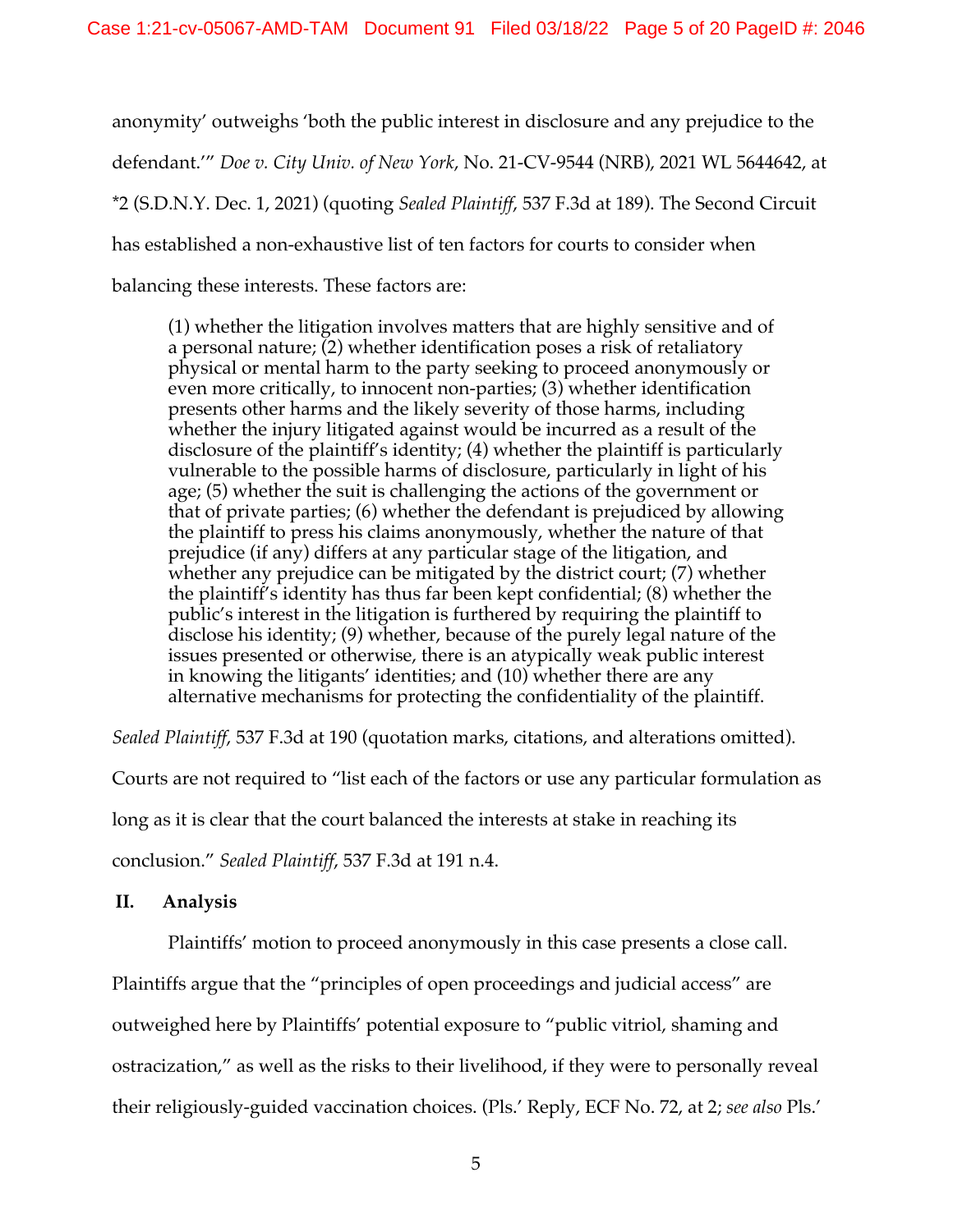Mot., ECF No. 41, at 4–8, 9–14.) Plaintiffs also contend that this case involves "a purely legal question that does not depend at all on the identity of the Plaintiffs," and that proceeding under pseudonyms would not prejudice Defendants, particularly in light of Plaintiffs' proposed protective order. (Pls.' Mot., ECF No. 41, at 9; Pls.' Proposed Protective Order, ECF No. 41-2; *see also* Pls.' Mot., ECF No. 41, at 15–16; Pls.' Reply, ECF No. 72, at 13–17; Tr., ECF No. 78, at 12:22–25, 39:7–40:18.)

As an initial matter, the Court notes that the New York Defendants and Defendant Advanced Physician Services do not oppose Plaintiffs' motion to proceed using pseudonyms at this juncture, assuming the parties can agree on a satisfactory protective order. (*See generally* Advanced Physician Services Resp., ECF No. 69; New York Defs.' Resp., ECF No. 70; *see also* Tr., ECF No. 78, at 22:17–20, 23:7–21.) Defendants Trinity and New York-Presbyterian, on the other hand, argue that Plaintiffs have failed to meet their burden under *Sealed Plaintiff* to warrant an exception to the general rule of disclosure. <sup>6</sup> (*See generally* Trinity Resp., ECF No. 67; New York-Presbyterian Mem., ECF No 68; *see also, e.g.*, Tr., ECF No. 78, at 30:8–14 ("We think that Plaintiffs have to come forward with a particularized risk of harm to them and sufficient specificity showing the incremental injury that would result to them from disclosure of their identities. We do not think it's enough to point to news stories, MSNBC programs that are months old at this point, that really have no, you know, direct connection to these Plaintiffs.").)

Although the Court agrees with Defendants that the potential physical and mental harms identified by Plaintiffs could be more particularized, on balance, Plaintiffs John Does 1–2 and Jane Does 1–3 have established a sufficient interest in anonymity at this phase of the litigation to overcome the public's interest in disclosure and any

<sup>6</sup> Unless otherwise noted, the Court's references to "Defendants" hereinafter refer to Defendants Trinity and New York-Presbyterian.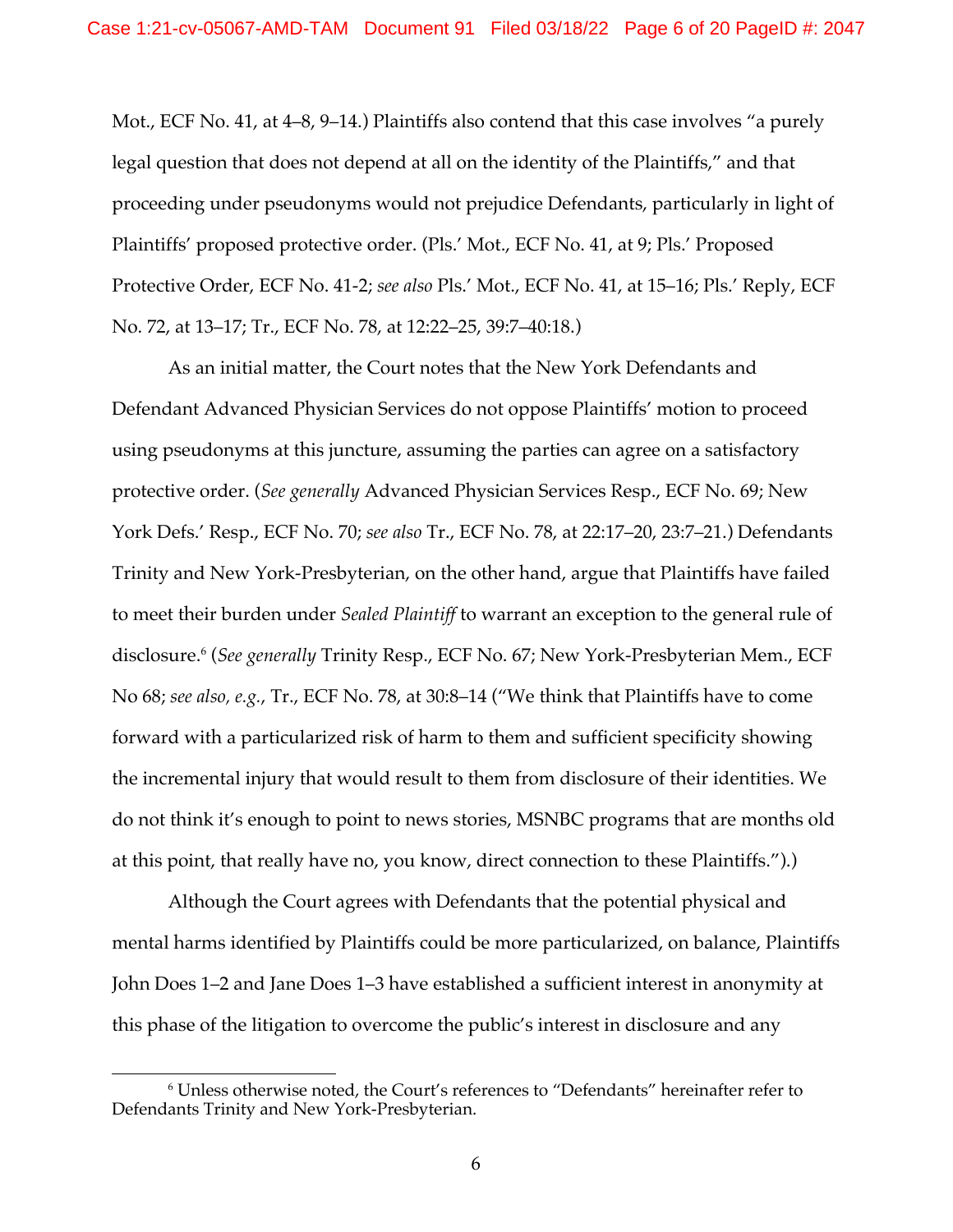prejudice to Defendants. The same cannot be said for the nominal Plaintiffs, Jack Does 1–750 and Joan Does 1–750, about whom the record is less developed with respect to the need for anonymity. Accordingly, as set forth below, the Court (1) grants Plaintiffs' motion to proceed under pseudonyms for John Does 1–2 and Jane Does 1–3; (2) respectfully directs the parties to meet and confer and to submit a proposed protective order to the Court on or before April 1, 2022, as well as a letter indicating how many additional "Doe" Plaintiffs will proceed under a pseudonym, if any, and providing supplemental information and/or authority as to why these additional Plaintiffs should be allowed to proceed anonymously; and (3) reserves the authority to reconsider Plaintiffs' anonymity should the case proceed past the motion to dismiss stage. *See, e.g.*, *Does 1-6 v. Mills*, No. 21-CV-242 (JDL), 2021 WL 4005985, at \*2 (D. Me. Sept. 2, 2021) (permitting plaintiffs to proceed under pseudonym while reserving authority to "revisit this issue" at a later stage in the litigation).

### *Sealed Plaintiff* Factors

As the Second Circuit has explained, the *Sealed Plaintiff* factors are designed to ensure that courts "balance plaintiff's interest in proceeding anonymously against the interests of defendants and the public." *Sealed Plaintiff*, 537 F.3d at 191; *see also id.* at 191 n.4. Balancing these factors here, the Court finds that Plaintiffs John Does 1–2 and Jane Does 1–3 have justified proceeding anonymously.

### **A. Nature of the Litigation**

The first *Sealed Plaintiff* factor deals with whether the litigation implicates highly sensitive or personal matters. *Sealed Plaintiff*, 537 F.3d at 190. Plaintiffs argue that this lawsuit satisfies this factor because the nature of the litigation involves personal medical decisions regarding vaccinations, as well as sincerely held, "quintessentially private" religious beliefs. (*See* Pls.' Mot., ECF No. 41, at 4–7; Pls.' Reply, ECF No. 72, at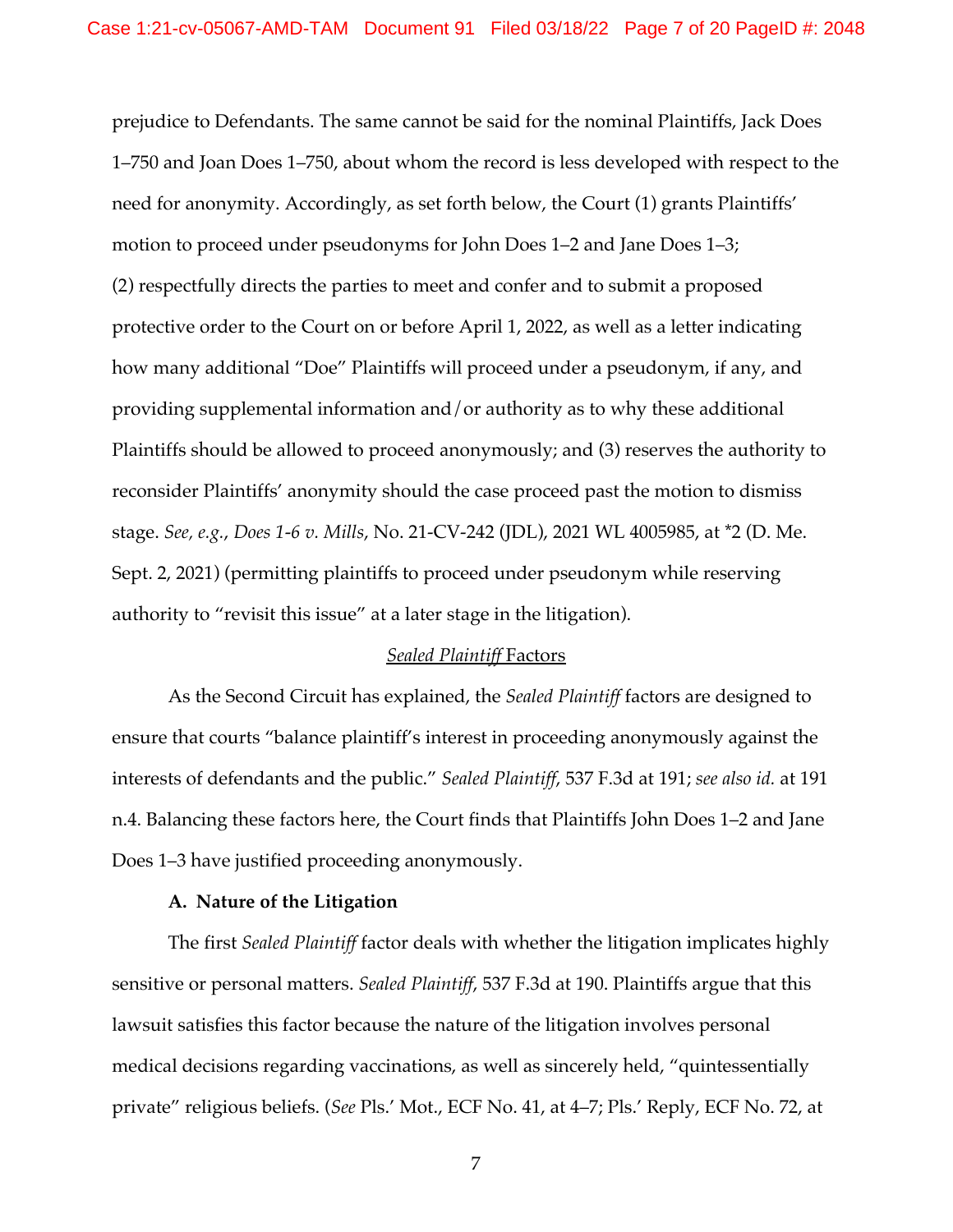5–7; Tr., ECF No. 78, at 5:14–19.) In response, Defendants argue that "even if [P]laintiffs' vaccination status constitutes medical information, it is not sufficiently sensitive to justify proceeding under [a] pseudonym," and that "[P]laintiffs' alleged religious objections to vaccination against COVID-19 do not qualify as 'matters of the utmost intimacy' that may overcome the presumption against anonymity." (New York-Presbyterian Mem., ECF No. 68, at 6, 8 (quoting *Guerrilla Girls, Inc. v. Kaz*, 224 F.R.D. 571, 573 (S.D.N.Y. 2004)); *see also* Trinity Resp., ECF No. 67, at 9 ("[T]he allegations contained within Plaintiffs' Complaint are not so sensitive and personal as to justify employing the unusual procedure of a pseudonymous suit[.]").)

By comparison, "[c]ourts have found that cases relating to birth control, abortion, homosexuality, welfare rights of illegitimate children, and abandoned families are highly sensitive and of a personal nature." *Doe v. Skyline Automobiles Inc.*, 375 F. Supp. 3d 401, 405 (S.D.N.Y. 2019). With respect to whether religious objections to the COVID-19 vaccine qualify as highly personal or sensitive matters, district courts across the country have reached different conclusions. For example, in *Navy Seal 1 v. Austin*, the court concluded that "[a]lthough the defendants argue that the plaintiffs' vaccination status is not a matter of utmost intimacy, this action encompasses substantially more intimate detail than whether a person chose to accept a vaccine." No. 21-CV-2429 (SDM) (TGW), 2022 WL 520829, at \*1 (M.D. Fla. Feb. 18, 2022) (quotation marks omitted); *see also Air Force Officer v. Austin*, No. 5:22-CV-0009 (TES), 2022 WL 468030, at \*2 (M.D. Ga. Feb. 15, 2022) ("[T]he Court has previously recognized that religion is perhaps a quintessentially private matter and in doing so, it respected the fact that a plaintiff should be allowed to proceed anonymously in a case against the government if religion is on the table." (quotation marks and alterations omitted)).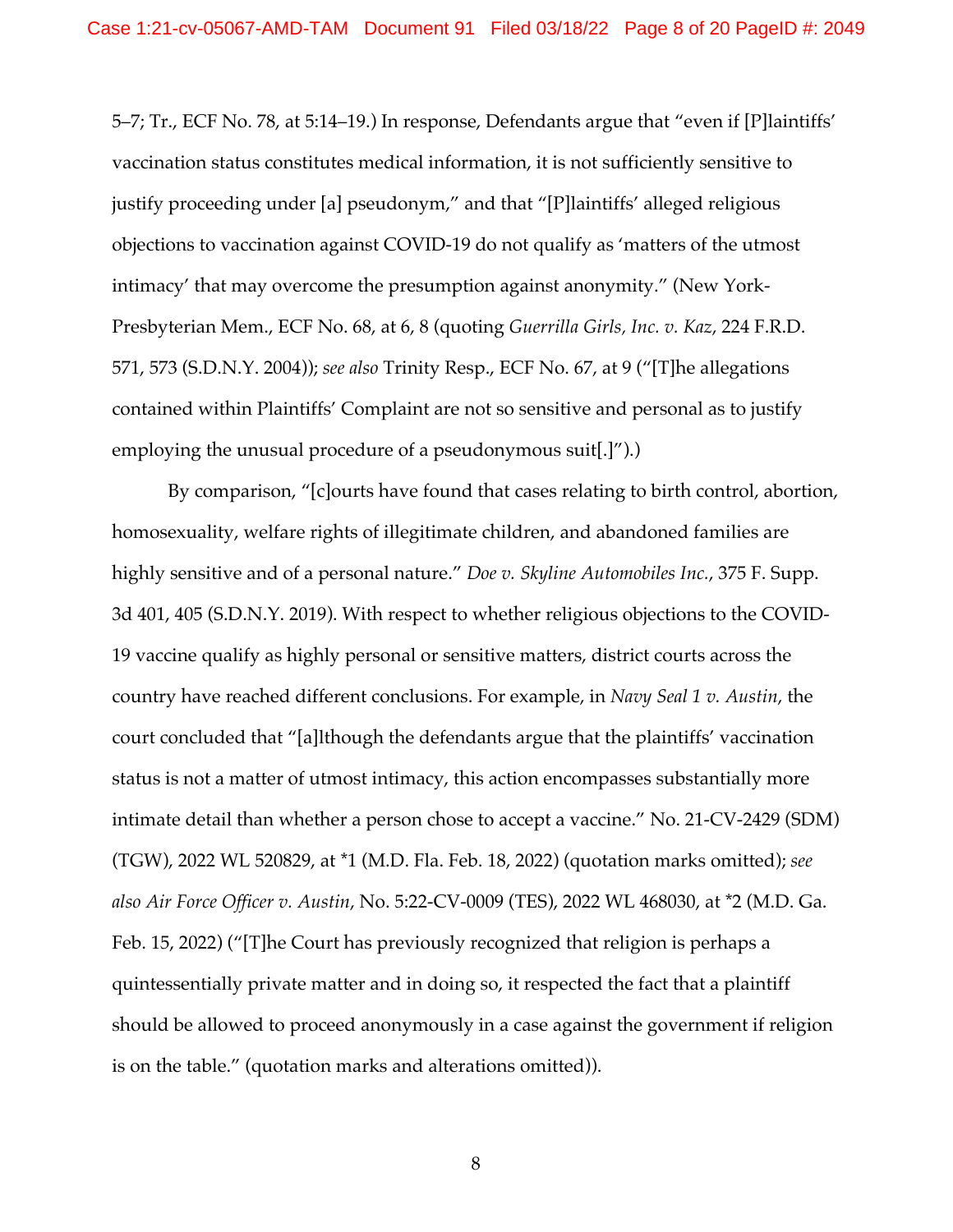In contrast, in *Doe v. City Univ. of New York*, the Honorable Naomi Reice Buchwald found that "relying on a medical issue as a basis for anonymity does not withstand analysis" where "there is no independent medical issue separate and apart from plaintiff's refusal to receive a COVID-19 vaccine on religious grounds." 2021 WL 5644642, at \*2; *see also Does 1 through 11 v. Bd. of Regents of Univ. of Colorado*, No. 21-CV-2637 (RM) (KMT), 2022 WL 43897, at \*3 (D. Colo. Jan. 5, 2022) (referred to herein as "*Univ. of Colorado*") ("[S]tanding alone, a medical condition that is described as unvaccinated against COVID-19 is not so highly sensitive and personal in nature as to overcome the presumption of openness in judicial proceedings."); *Oklahoma v. Biden*, No. 21-CV-1136-F, 2022 WL 356736, at \*2 (W.D. Okla. Feb. 2, 2022) ("A decision to be vaccinated, or not, against COVID-19 is certainly a personal matter, but it is not intrinsically sensitive, let alone highly sensitive.").

As to the medical aspect of Plaintiffs' argument, the Court does not equate the decision to receive the COVID-19 vaccine (or not) with other medical treatments, conditions, or immutable characteristics that one may never have to disclose to an employer. (*See* Tr., ECF No. 78, at 8:8–17.) Nevertheless, the Court recognizes the unique sensitivities that exist within the current political climate and social context, particularly as to Plaintiffs' religious convictions, and finds that this factor tips slightly in Plaintiffs' favor. *See City Univ. of New York*, 2021 WL 5644642, at \*3 ("[T]he fact that plaintiff has put his religious beliefs at issue in this case means this factor weighs in favor of plaintiff proceeding anonymously."). *Cf. Univ. of Colorado*, 2022 WL 43897, at \*3 (discussing the political climate and public attitudes concerning people who refuse the COVID-19 vaccine). In any event, "the first factor itself is not dispositive, and the other factors must be taken into consideration and analyzed in comparison to the public's interest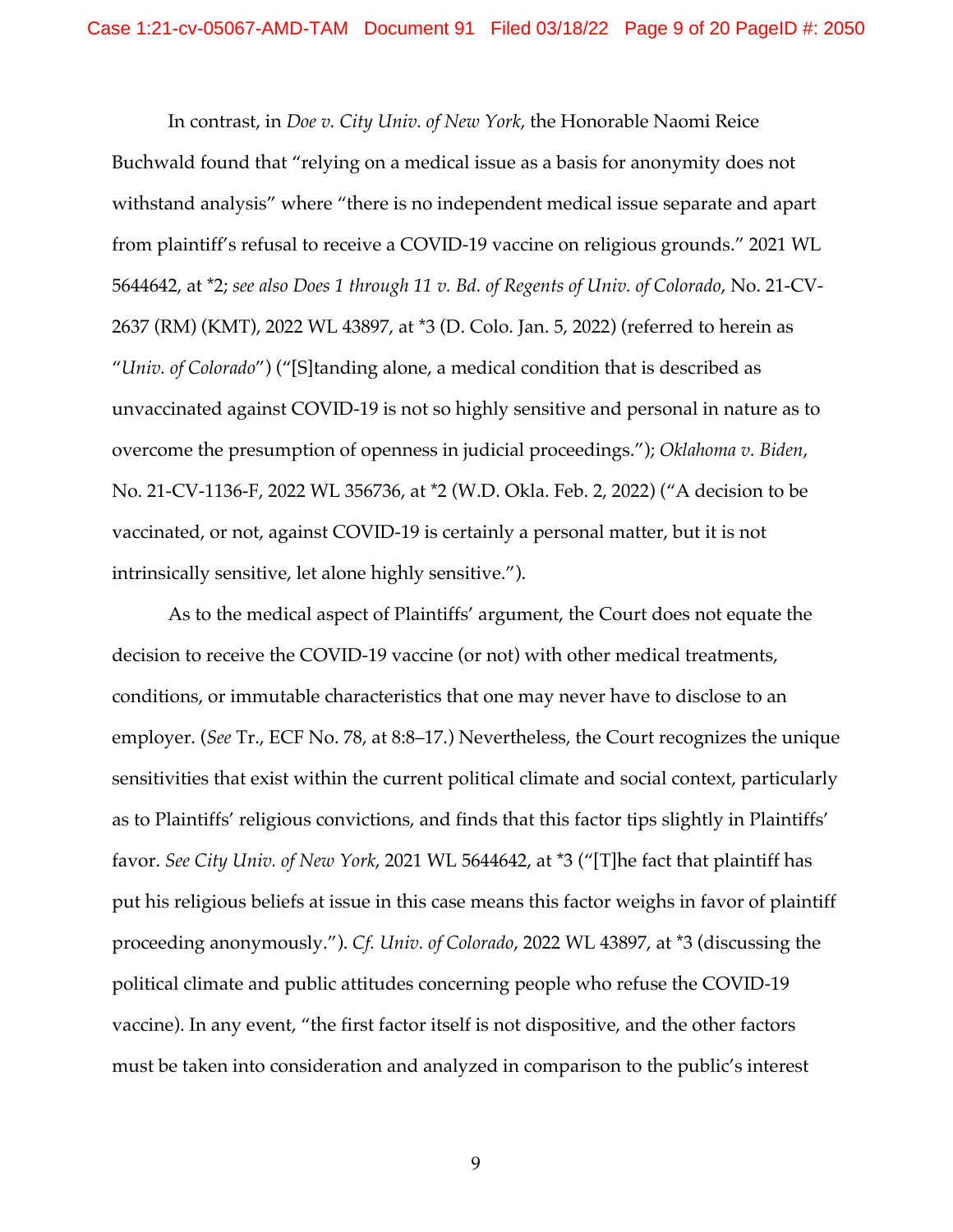and the interests of the opposing parties." *Skyline Automobiles Inc.*, 375 F. Supp. 3d at 406.

# **B. Risks of Identification**

The next three *Sealed Plaintiff* factors task the Court with assessing the potential risks associated with identifying the anonymous party, including the potential for retaliatory physical or mental harm, and the severity of such harms. *Sealed Plaintiff*, 537 F.3d at 190. 7

Here, Plaintiffs argue that "there is no question that Plaintiffs face the threat of retaliation from the community and their employers." (Pls.' Mot., ECF No. 41, at 10.) As evidence, Plaintiffs point to the harsh public sentiment displayed in response to those who oppose receiving the COVID-19 vaccine for religious reasons. (*See id.* at 11–12 (citing a "sampling of community comments from news articles about similar challenges to vaccination mandates" as well as other media commentary); *see also* Pls.' Reply, ECF No. 72, at 9–11 (quoting social media posts).)<sup>8</sup> Plaintiffs claim that these

<sup>7</sup> The Court notes that the fourth *Sealed Plaintiff* factor, whether Plaintiffs are particularly vulnerable in light of their age, does not support Plaintiffs' proceeding anonymously because as healthcare workers, they are almost certainly above the age of eighteen, and because Plaintiffs have made no representations about their respective ages. *Sealed Plaintiff*, 537 F.3d at 190.

<sup>8</sup> For example, Plaintiffs cite to a transcript of one of Governor Hochul's speeches, where she praised those who had decided to get vaccinated and stated that "there's people out there who aren't listening to God and what God wants. You know who they are." (Pls.' Mot., ECF No. 41, at 10–11 (citing Schmid Decl., ECF No. 41-1, ¶ 7).) Plaintiffs also point to an ABC News commentator's suggestion that the government should "just make it almost impossible for people to — to live their lives without being protected and protecting the rest of us." (*Id.* at 11– 12.) In addition, Plaintiffs highlight the tenor of the social media discourse surrounding this issue, including comments reacting to religious objectors to the vaccine such as: "These people turn my stomach! Somebody's fake religion has nothing to do with our health. Such a lawsuit shouldn't even be considered by the court. In fact, maybe as citizen, Americans ought to be suing the fools who put this lawsuit together," (*id.* at 11); "Get vaccinated! If not, you pay the consequences. Absolutely no sympathy for these selfish people!" (Pls.' Reply, ECF No. 72, at 10); and "Any 'Doctor' or 'Nurse' who refuses to inoculate themselves should not be allowed to work anywhere. They're obviously not qualified to provide care and are endangering the lives of the people around them." (*id.* at 11).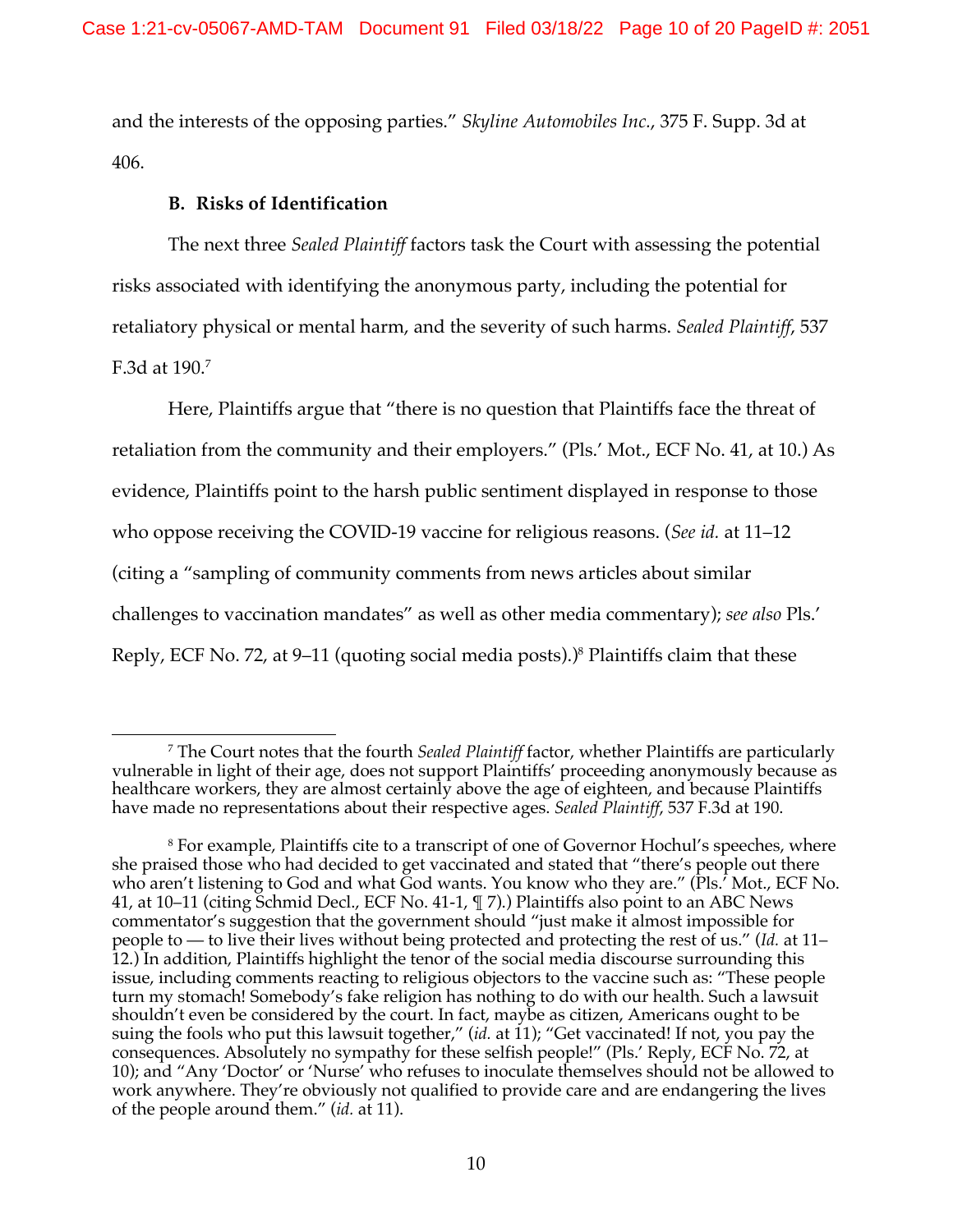clippings "decisively illustrate that the issue in this case incites people's passions and creates a serious risk that Plaintiffs or their families will be harassed, scorned, intimidated, retaliated against, threatened with permanent job loss, or even physically harmed if their identities become known." (Pls.' Reply, ECF No. 72, at 11.)<sup>9</sup> Plaintiffs do not, however, cite to any "offline examples in support of their concerns," such as intimidation or harassment from supervisors. *Doe 1 v. NorthShore Univ. HealthSystem*, No. 21-CV-5683, 2021 WL 5578790, at \*10 (N.D. Ill. Nov. 30, 2021).

Plaintiffs' counsel also submitted a sworn declaration attesting that Plaintiffs John Does 1–2 and Jane Does 1–3 "are concerned that disclosure of their identities will negatively impact all of their future abilities to obtain employment in New York." (Declaration of Daniel J. Schmid ("Schmid Decl."), ECF No. 41-1, ¶¶ 2, 10.) Furthermore, Plaintiffs allude to a potential "chilling effect" that would result from revealing their identities. (*See* Tr., ECF No. 78, at 18:4–19:7 (arguing that "[t]he harm is not merely retaliation. . . . [F]ear of retaliation would diminish [Plaintiffs'] willingness and ability to pursue legal remedies before this Court"); Pls.' Reply, ECF No. 72, at 8.) More specifically, Plaintiffs "fear that pursuit of their claims in the instant litigation without pseudonym protection will result in undue and unconscionable retaliation," and therefore maintain that they "would not pursue their claims if required to disclose their personal identities to the public." (Schmid Decl., ECF No. 41-1, ¶ 11; *see also* Pls.' Mot., ECF No. 41, at 12 ("Plaintiffs with otherwise merited claims will refuse to pursue such claims if forced to litigate in their own names.").)

In response, Defendants argue that Plaintiffs' fears are far too speculative and broad to justify proceeding anonymously. (*See, e.g.*, Tr., ECF No. 78, at 26:9–16

<sup>9</sup> The Court notes that Plaintiffs state that they fear retaliation from "their employers," but do not provide any further context. (Pls.' Mot., ECF No. 41, at 10.)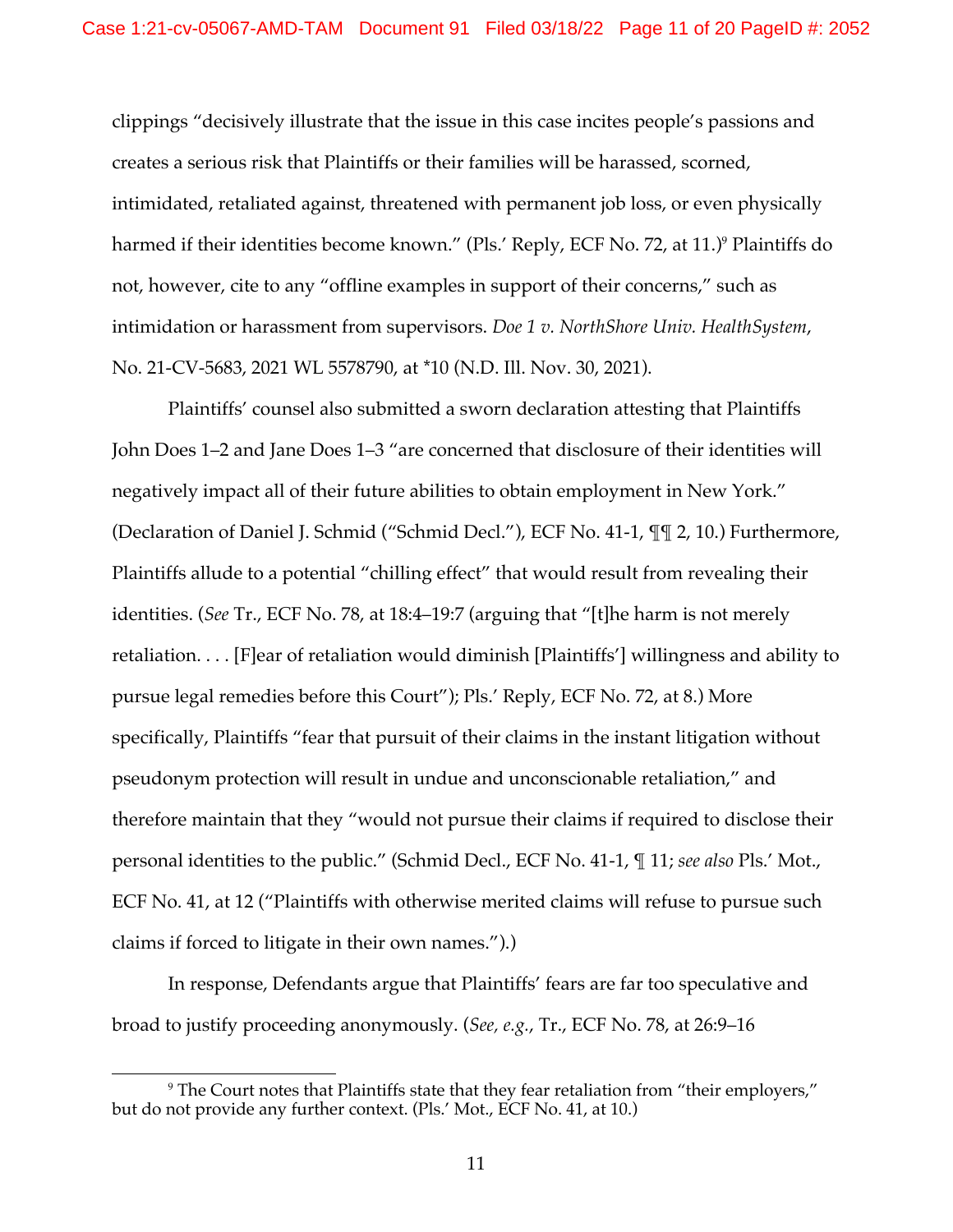(characterizing Plaintiffs' showing of harm as "highly generalized and highly speculative," and arguing that "[w]hat's required under *[S]ealed Plaintiff* is that these specific Plaintiffs have to identify a particularized risk of harm to them"); *see also id.* at 30:8–14; Trinity Resp., ECF No. 67, at 11–14; New York-Presbyterian Mem., ECF No. 68, at 8–11.)

Generally speaking, "'the potential for embarrassment or public humiliation does not, without more, justify a request for anonymity.'" *Skyline Automobiles Inc.*, 375 F. Supp. 3d at 405 (quoting *Abdel-Razeq v. Alvarez & Marsal, Inc.*, No. 14-CV-5601 (HBP), 2015 WL 7017431, at \*3 (S.D.N.Y. Nov. 12, 2015)). Nor does the desire to protect one's "professional or economic life." *Guerrilla Girls, Inc.*, 224 F.R.D at 573. Indeed, the prospect of being publicly linked to an unpopular viewpoint will not suffice to overcome the presumption of identification in judicial proceedings, "absent more direct evidence linking disclosure of [plaintiff's] name to a specific physical or mental injury." *Doe v. Gong Xi Fa Cai, Inc.*, No. 19-CV-2678 (RA), 2019 WL 3034793, at \*2 (S.D.N.Y. July 10, 2019). Although the Court appreciates the potential harm from being subjected to intense public scrutiny, whether in the media or on the internet, it does not find the commentary directed at large swaths of the unvaccinated population to be compelling or particularized evidence of the physical or mental harms that Plaintiffs in this case may face. Moreover, to the extent that the sweeping negative comments about unvaccinated healthcare workers are emotionally harmful to Plaintiffs, proceeding anonymously will not shield them from such harm.

At the same time, however, the Court acknowledges that social opprobrium toward individuals in Plaintiffs' position has fluctuated, and may continue to fluctuate, depending on the prominence of the COVID-19 virus at varying points in time. Additionally, even though Plaintiffs have not established a risk of retaliatory harm, the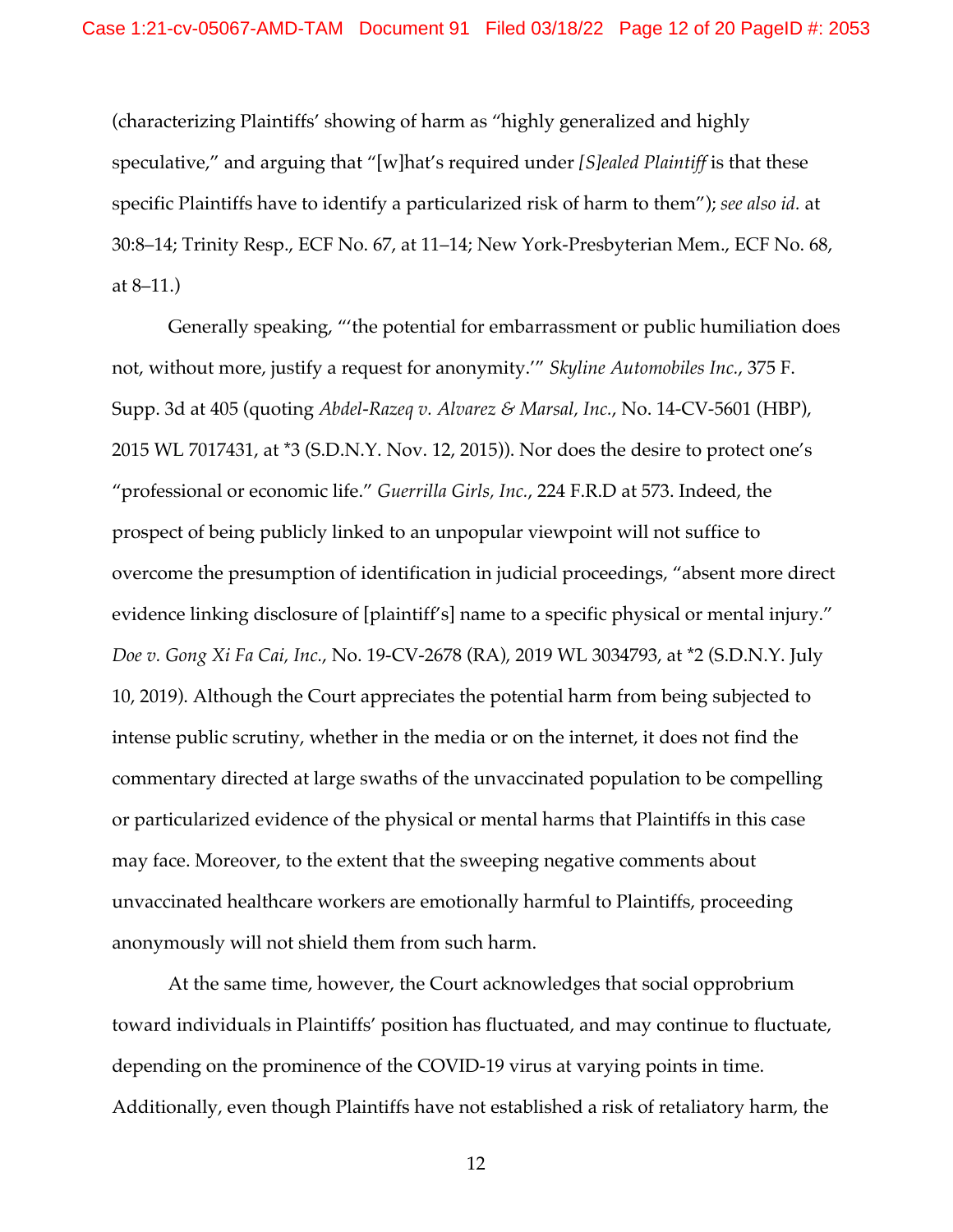Court credits that they are afraid and that a "chilling effect" could result from Plaintiffs' being required to reveal their identities. This weighs in favor of permitting Plaintiffs to continue anonymously, as do the potentially adverse implications for Plaintiffs' future employment in the healthcare industry. *See, e.g.*, *Doe v. Colgate Univ.*, No. 15-CV-1069 (LEK) (DEP), 2016 WL 1448829, at \*3 (N.D.N.Y. Apr. 12, 2016) ("The Court is also mindful of the potential chilling effect that forcing Plaintiff to reveal his identity would have on future plaintiffs facing similar situations."); *Doe v. Cabrera*, 307 F.R.D. 1, 7 (D.D.C. 2014) ("Having the plaintiff's name in the public domain, especially in the Internet age, could subject the plaintiff to future unnecessary interrogation . . . as a result of bringing this case."). *But see Doe v. Trustees of Indiana Univ.*, No. 21-CV-2903 (JRS) (MJD), 2022 WL 36485, at \*6 (S.D. Ind. Jan. 3, 2022) (rejecting plaintiff's argument concerning "harm in the form of emotional and reputational damages, economic injuries, the loss of educational and career opportunities and future earnings" (quotation marks omitted)).

Accordingly, while the second *Sealed Plaintiff* factor concerning risk of retaliatory physical and mental harm weighs against Plaintiffs' anonymity here, the Court finds that the third factor, concerning the risk of other harms and the likely severity of those harms, favors Plaintiffs John Does 1–2 and Jane Does 1–3. 10

## **C. Prejudice to Defendants**

The fifth and sixth *Sealed Plaintiff* factors address the defendants' identities, whether they will be prejudiced by plaintiff's anonymity, whether such prejudice (if

<sup>&</sup>lt;sup>10</sup> Without more specific information regarding the nominal Plaintiffs, Jack Does 1–750 and Joan Does 1-750, the Court cannot evaluate whether the risk of such harms similarly extends to them.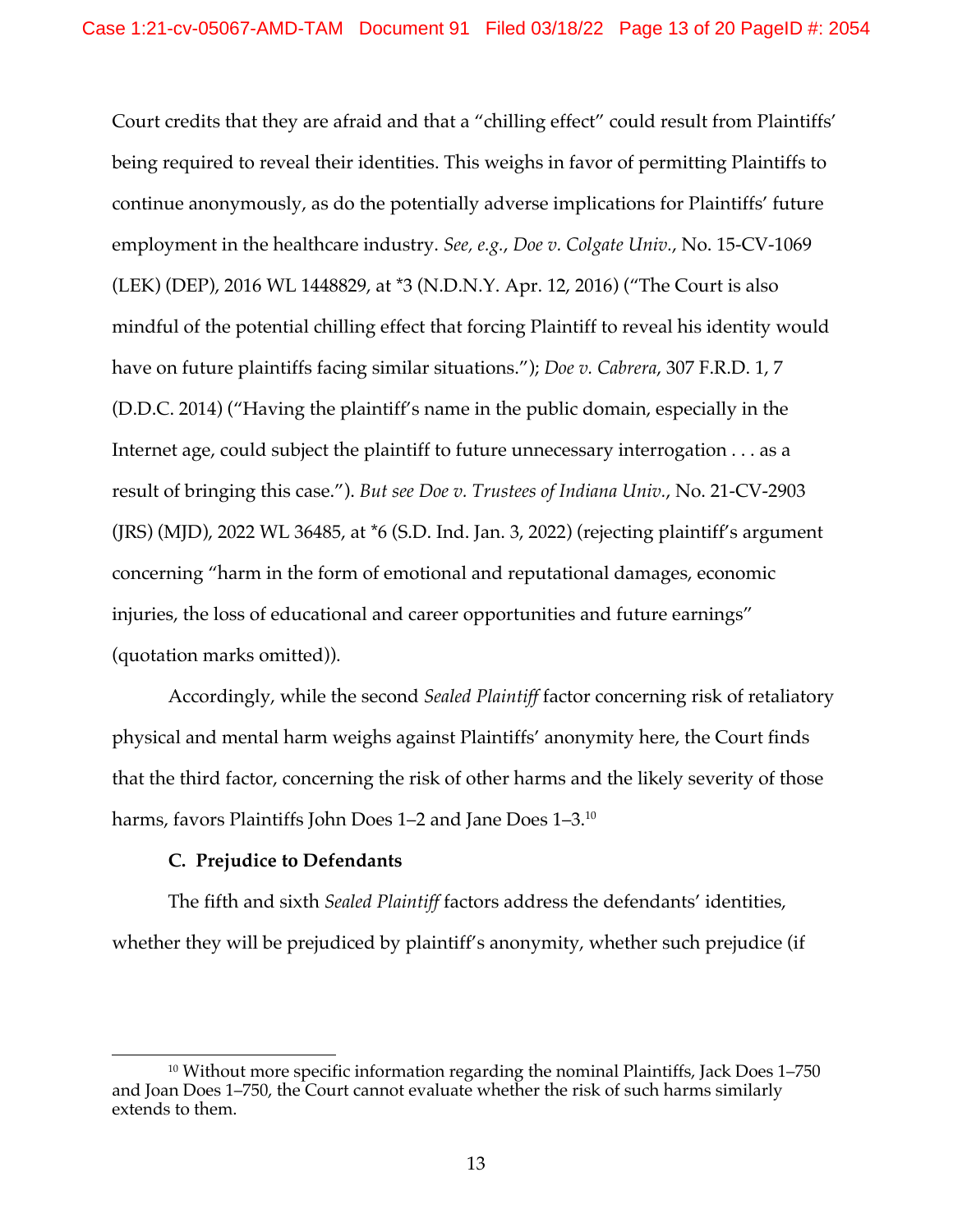any) differs at various stages of the litigation, and whether the court can mitigate such prejudice. *Sealed Plaintiff*, 537 F.3d at 190.

As previously noted, Plaintiffs bring this action against the New York Defendants in their official capacities, as well as three private employer Defendants. "While suits against the government involve no injury to the Government's reputation, suits against private parties may cause damage to their good names and reputations which supports denying a request to proceed anonymously." *Gong Xi Fa Cai, Inc.*, 2019 WL 3034793, at \*2 (quotation marks omitted); *see also Skyline Automobiles Inc.*, 375 F. Supp. 3d at 406. Defendants argue that their status as private entities weighs in favor of disclosure because of the reputational risks they face. (*See* Trinity Resp., ECF No. 67, at 14–15; New York-Presbyterian Mem., ECF No. 68, at 11–12.) Plaintiffs respond that Defendants' reputations are not at risk, as "Plaintiffs are not making salacious allegations about Defendants, or allegations that apply only to Plaintiffs themselves and that are not already known by the public at large." (Pls.' Reply, ECF No. 72, at 16; *see also* Tr., ECF No. 78, at 39:7–40:18.)

While the Court agrees with Defendants that being a private entity favors disclosure of Plaintiffs' identities, the potential for reputational harm is significantly lessened here by the gravamen of Plaintiffs' complaint, which is challenging New York State's vaccine regulation. (*See generally* Compl., ECF No. 1.) *Cf. Plaintiffs # 1-21 v. Cnty. of Suffolk*, 138 F. Supp. 3d 264, 274 (E.D.N.Y. 2015) ("Where, as here, a plaintiff attacks governmental activity, for example a governmental policy or statute, the plaintiff's interest in proceeding anonymously is considered particularly strong." (quotation marks omitted)). At bottom, Defendants' alleged wrongdoing in this case was complying with a state law requiring most healthcare workers to be inoculated against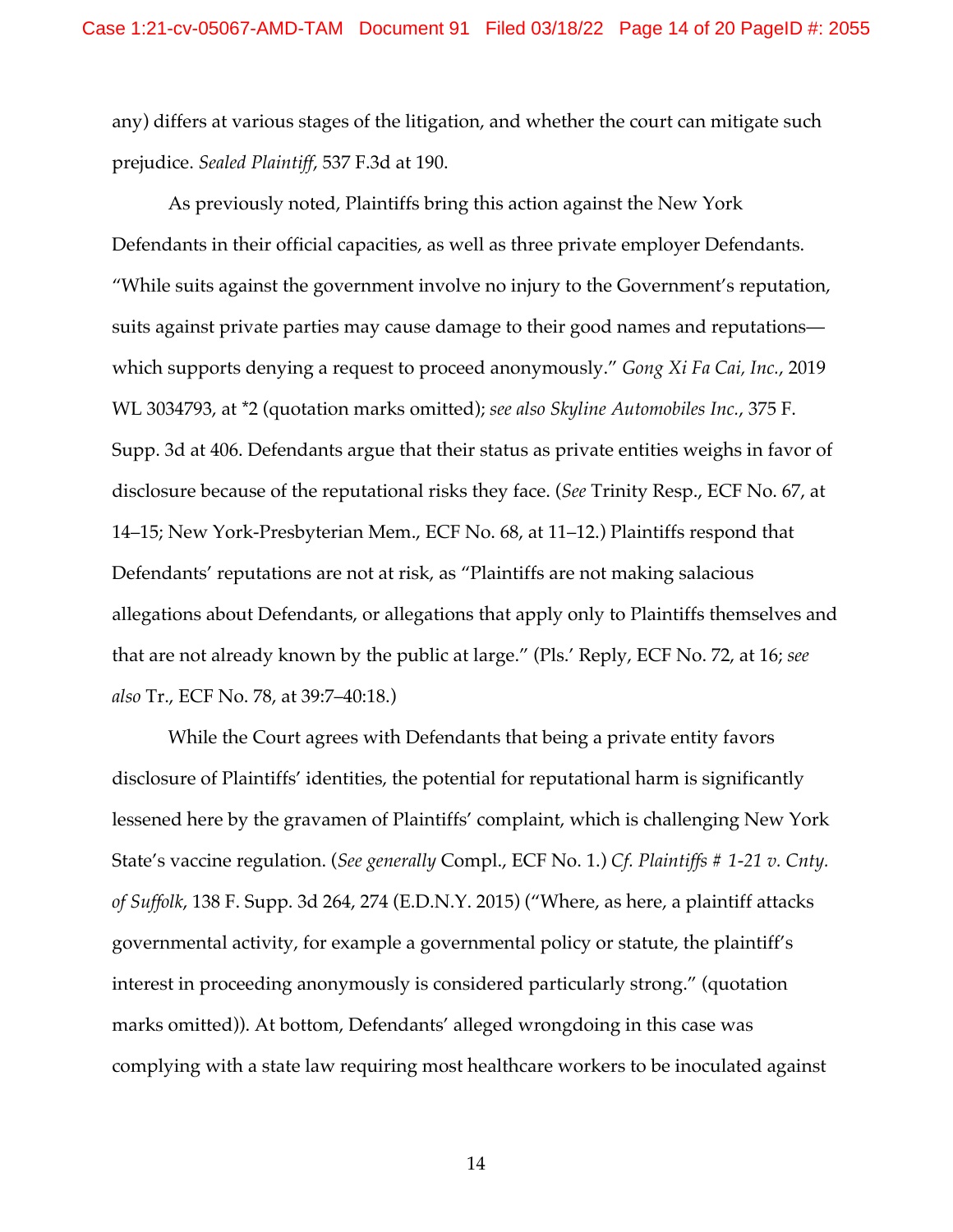COVID-19. (*See, e.g.*, Compl., ECF No. 1, ¶¶ 142–44.) It is unclear to the Court how such allegations will adversely impact Defendants' reputations.

The Court is troubled, though, by Plaintiffs' lack of clarity regarding the *number*  of Jack and Joan Doe Plaintiffs. (*See supra* note 3; New York-Presbyterian Mem., ECF No 68, at 3.) In the Court's view, there is a difference for Defendants' reputational risk between being sued by two employees and being sued by 200 employees. Therefore, as discussed below, the Court directs Plaintiffs to clarify the number of individuals seeking to proceed anonymously and, if necessary, to submit an additional declaration in support of Plaintiffs' motion to proceed under pseudonyms, or to seek to amend the caption to remove the Jack Does and Joan Does from this case. *See* Fed. R. Civ. P. 21 (permitting courts to add or drop a party at any time).

This concern also relates to the broader question of whether Defendants are prejudiced by allowing Plaintiffs to proceed under pseudonyms. Defendant Trinity claims that "Plaintiffs' anonymity impedes Trinity's ability to effectively defend against Plaintiffs' claims." (Trinity Resp., ECF No. 67, at 15; *see also id.* at 15–17.) These concerns should be alleviated, however, by the entry of Plaintiffs' proposed protective order, which contemplates disclosing "the names and business address of all known Plaintiffs to this action" within three business days. (Pls.' Proposed Protective Order, ECF No. 41- 2, ¶ 3.) *See Plaintiffs # 1-21*, 138 F. Supp. 3d at 277 ("[T]he Court finds the proposal offered by the Plaintiffs to be a reasonable way to accommodate the Plaintiffs' strong interest in anonymity while minimizing the prejudice to the Defendants by permitting limited disclosure of the Plaintiffs' identities so that they can conduct meaningful discovery and mount effective defenses."); *see also NorthShore Univ. HealthSystem*, 2021 WL 5578790, at \*10 ("But as [Defendant] knows the Plaintiffs' identities, it is not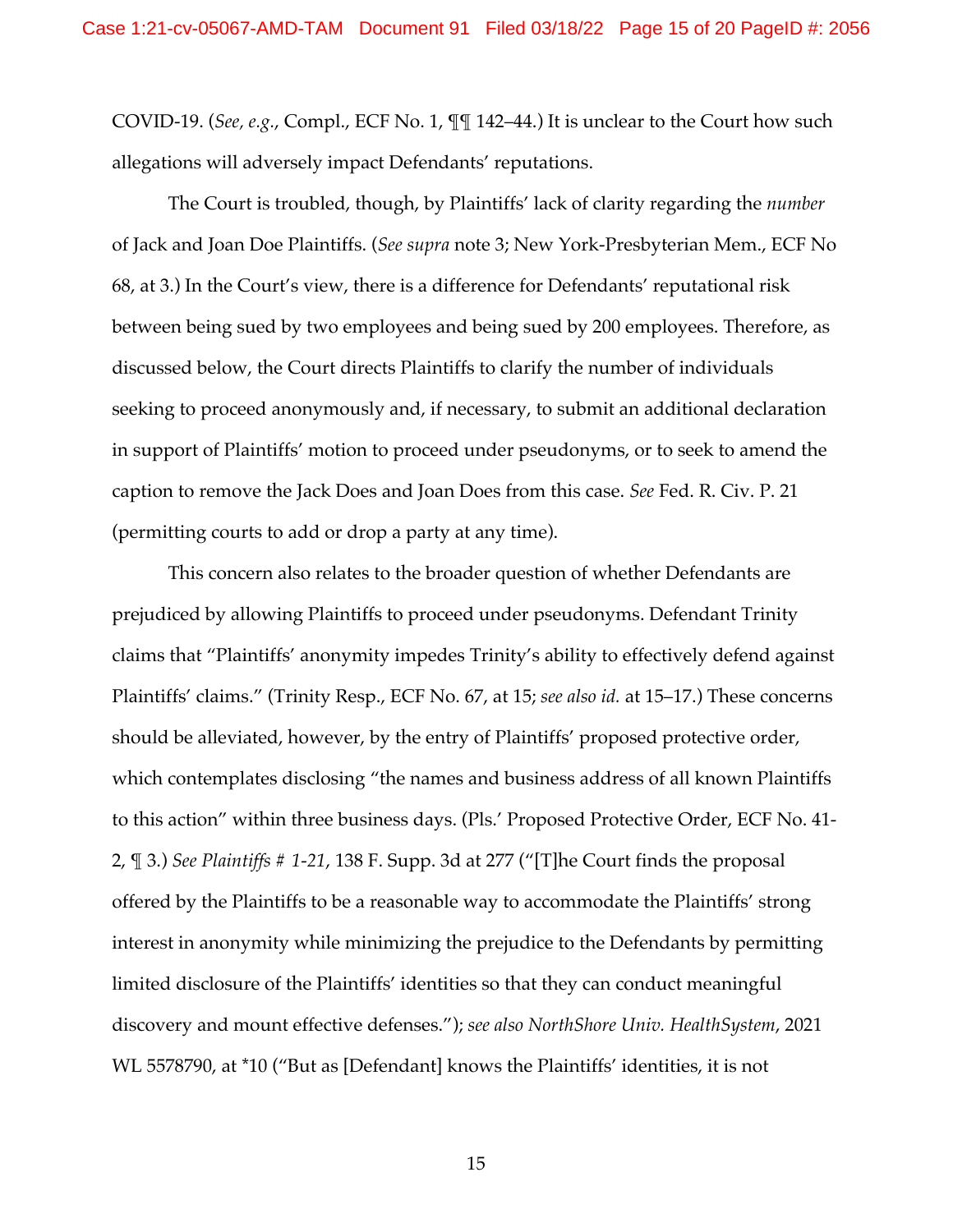prejudiced by allowing this litigation to proceed in its current manner with Plaintiffs' names remaining undisclosed to the public.").

In addition, Plaintiffs claim that because this case involves "purely legal issues" related to Defendants' denial of all requests for religious exemptions from New York's vaccine mandate, "irrespective of any individual traits of any individual Plaintiff," Defendants will suffer no prejudice from Plaintiffs' anonymity. (Pls.' Reply, ECF No. 72, at 15.) Defendant New York-Presbyterian contends that Defendants will be prejudiced if Plaintiffs "are permitted to proceed by pseudonym beyond the preliminary injunction stage[.]" (New York-Presbyterian Mem., ECF No. 68, at 12.) Similarly, Defendant Advanced Physician Services conditioned its non-opposition to Plaintiffs' motion to proceed using pseudonyms on its reservation of "the right to challenge Plaintiffs' request to proceed pseudonymously in the event that . . . [Plaintiffs'] identities become more relevant to the adjudication of their claims." (Advanced Physician Services Resp., ECF No. 69; *see also* Tr., ECF No. 78, at 23:7–21.)

At the current stage of the litigation, with Defendants' motions to dismiss pending (*see* Mots. to Dismiss, ECF Nos. 81, 83, 84, 87), the Court finds that Plaintiffs John Does 1–2 and Jane Does 1–3's proceeding anonymously causes little prejudice to Defendants. This is especially so given Plaintiffs' willingness to stipulate to a protective order that will allow Defendants to learn Plaintiffs' identities. However, should this action continue beyond the motion to dismiss phase — or in the event that Plaintiffs cannot adequately support the Jack or Joan Does' request to proceed under pseudonyms — it may be necessary to revisit whether Plaintiffs' anonymity is obfuscating discovery, causing reputational damage to Defendants, or undermining the fundamental fairness of the proceedings. *Cf. Rapp v. Fowler*, 537 F. Supp. 3d 521, 531 (S.D.N.Y. 2021); *EW v. New York Blood Ctr.*, 213 F.R.D. 108, 112 (E.D.N.Y. 2003).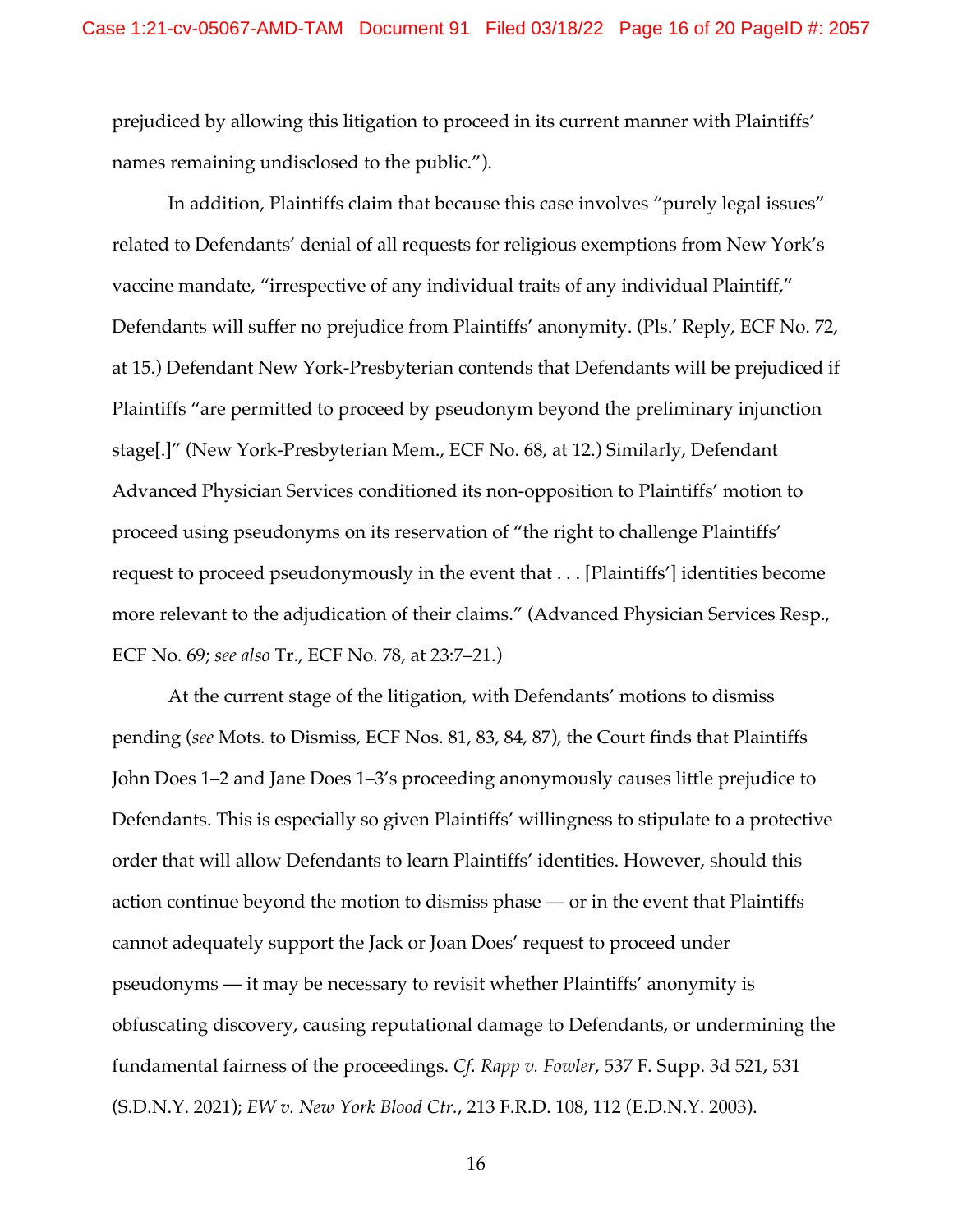# **D. The Public's Interest in the Litigation & Alternative Mechanisms for Protecting Plaintiffs' Confidentiality**

The final four *Sealed Plaintiff* factors cover whether a plaintiff's identity has been kept confidential thus far, the public's interest in the litigation vis-à-vis the plaintiff's identity, and whether there are alternative mechanisms for protecting plaintiff's confidentiality. *Sealed Plaintiff*, 537 F.3d at 190.

It is of course well settled that "'lawsuits are public events and the public has a legitimate interest in knowing the facts involved in them. Among those facts is the identity of the parties.'" *Doe v. Weinstein*, 484 F. Supp. 3d 90, 97 (S.D.N.Y. 2020) (quoting *Doe v. Shakur*, 164 F.R.D. 359, 361 (S.D.N.Y. 1996)). In addition, the Court notes that the mere "fact that a group of plaintiffs is suing the government or seeking to challenge a government policy does not, by itself, justify granting a motion to proceed anonymously." *Plaintiffs # 1-21*, 138 F. Supp. 3d at 275. "[D]oing so would lead, inappropriately, to granting anonymity to any plaintiff suing the government to challenge a law or regulation." *Id.* (quotation marks omitted). Against this legal backdrop, the final four *Sealed Plaintiff* factors weigh only slightly in favor of granting Plaintiffs' motion.

Regarding the confidentiality of Plaintiffs' identities, the parties do not dispute that Plaintiffs have remained anonymous both to Defendants and the public at large. (*See* Trinity Resp., ECF No. 67, at 17; Pls.' Reply, ECF No. 72, at 17; *see also generally* New York-Presbyterian Mem., ECF No. 68.) Therefore, this factor favors Plaintiffs. *See Skyline Automobiles Inc.*, 375 F. Supp. 3d at, 407 (explaining that "[i]f a plaintiff's confidentiality has not been maintained throughout the proceedings, there is less of a risk of harm should the plaintiff not be permitted to proceed under a pseudonym").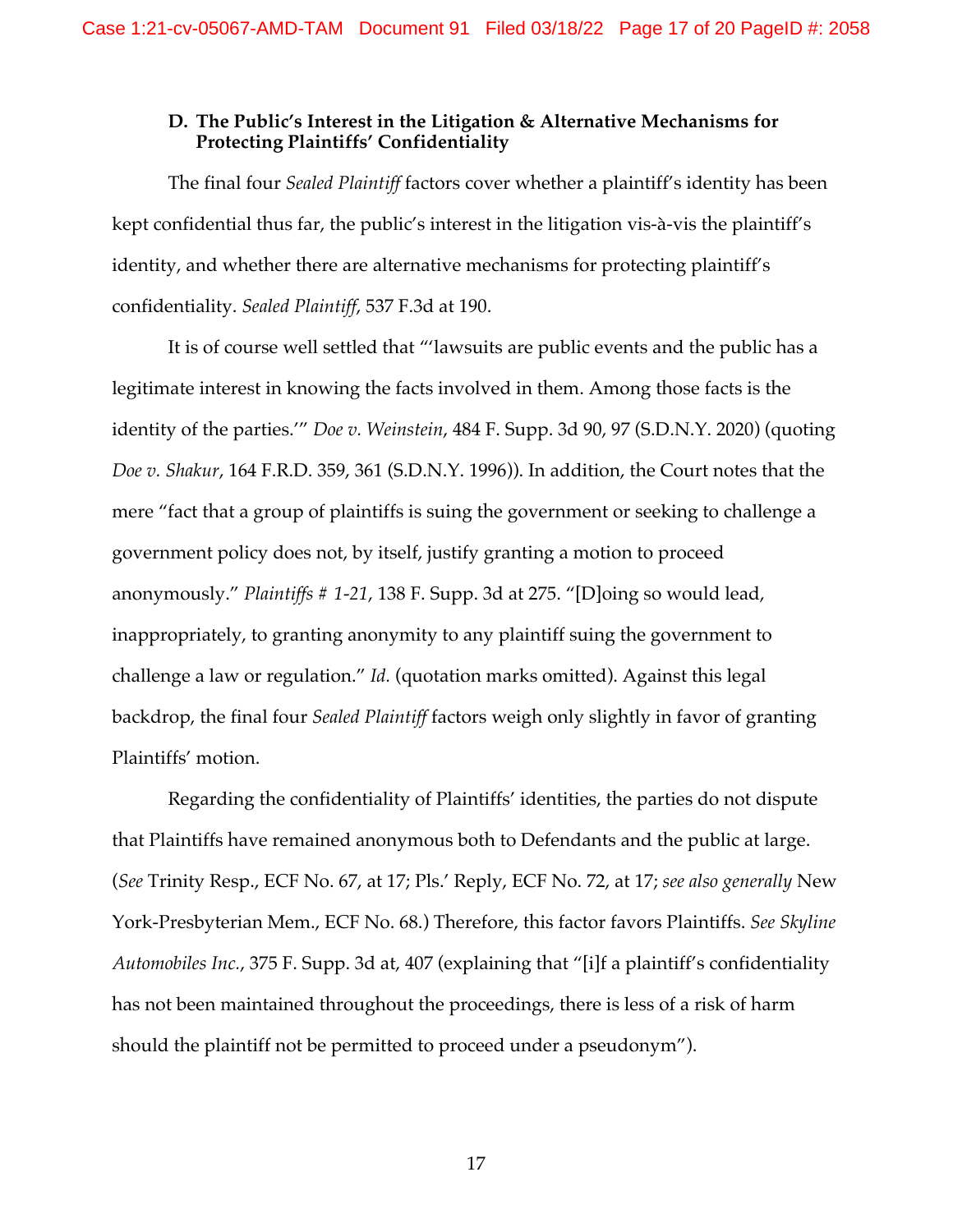As for whether "the public's interest in the litigation is furthered" by requiring Plaintiffs to disclose their identities, or "whether, because of the purely legal nature of the issues . . . , there is an atypically weak public interest in knowing the litigants' identities," the Court finds that these factors also tilt toward Plaintiffs. *Sealed Plaintiff*, 537 F.3d at 190. Here, Plaintiffs assert that "[t]here is no material difference to the public if Plaintiffs are identified by their actual names or by pseudonyms," because "[t]he important public aspect of this case concerns" New York's vaccine mandate. (Pls.' Reply, ECF No. 72, at 18.) Further, Plaintiffs contend that "the public has an atypically weak interest in the identity of the Plaintiffs in this matter" due to the "purely legal questions at issue[.]" (Pls.' Mot., ECF No. 41, at 8; *see also* Pls.' Reply, ECF No. 72, at 18– 19; Tr., ECF No. 78, at 13:14–24.) Defendants respond by highlighting the "strong public interest in open judicial proceedings," which is "heightened" where, as here, "the litigation involves fact-finding specific to the litigants." (New York-Presbyterian Mem., ECF No. 68, at 13 (quotation marks omitted); *see also* Trinity Resp., ECF No. 67, at 18.)

Based on the current posture of this case, the Court finds that "the identity of each of the Plaintiffs is of little-to-no value to the underlying allegations of the complaint." *Univ. of Colorado*, 2022 WL 43897, at \*4; *see also id.* at \*5 (finding a "uniquely weak public interest in knowing the litigants' identities" where "[t]he public will know that a group of people" in the plaintiffs' position were denied a religious exemption to a COVID-19 vaccine mandate and are seeking to vindicate what they believe to be their constitutional rights). Although Plaintiffs did not bring this action "solely against the government," the lawsuit — at least in its initial, pre-answer phase — "seeks to raise an abstract question of law" that plausibly "affects many similarly situated individuals." *Doe v. Del Rio*, 241 F.R.D. 154, 158 (S.D.N.Y. 2006). The public does have an interest, however, in knowing the size of the group raising such questions of law. Thus, while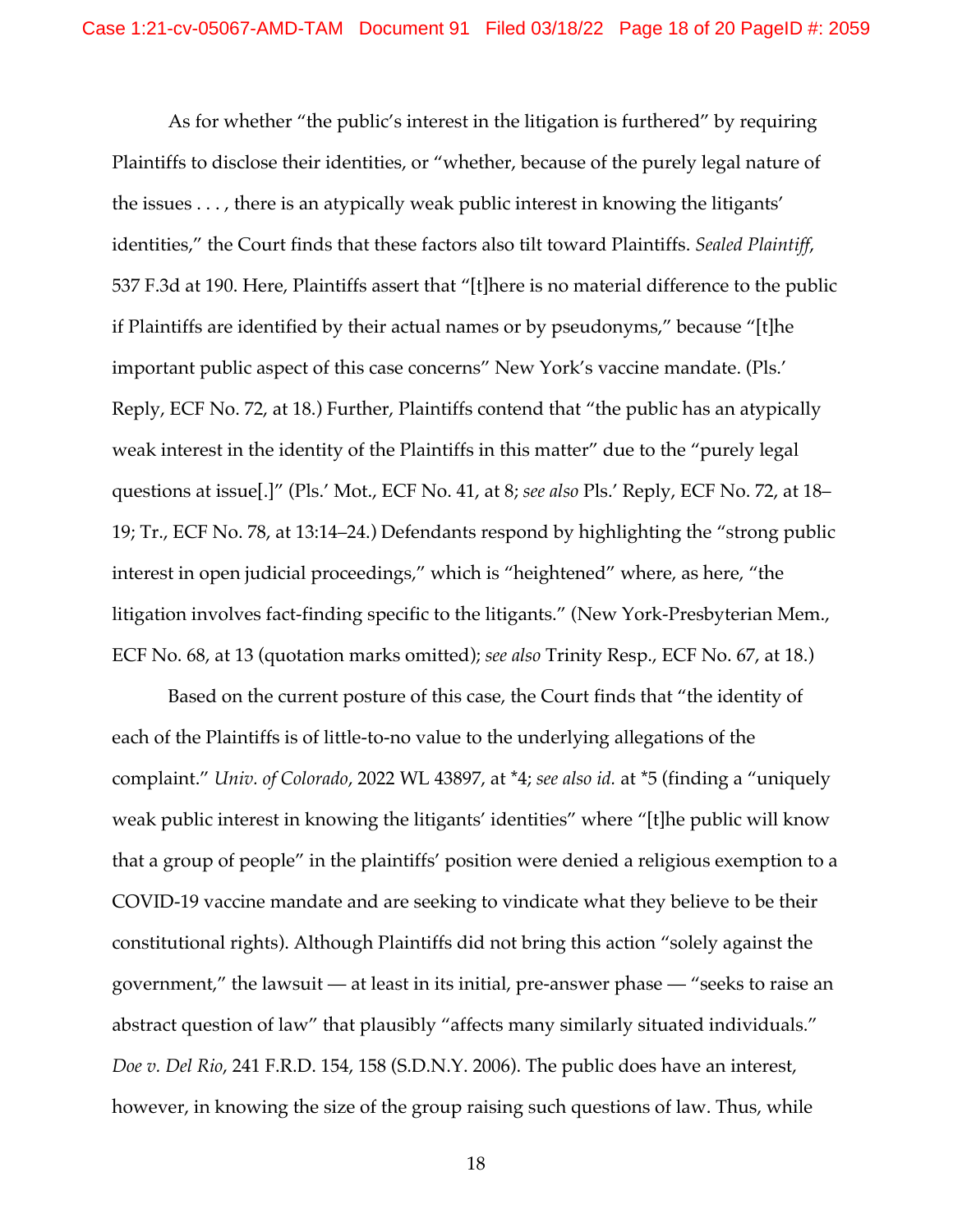the Court finds that the eighth and ninth *Sealed Plaintiff* factors support Plaintiffs' motion to remain anonymous, Plaintiffs are directed to list the actual number of "Doe" Plaintiffs involved.

Finally, as to the tenth factor, the Court does not find any alternative mechanisms for protecting Plaintiffs' confidentiality in this case. As Plaintiffs' counsel noted during the December 14, 2021 hearing, "[o]nce the cat's out of the bag, it's out of the bag." (Tr., ECF No. 78, at 45:15.)

\* \* \* \* \*

In balancing the *Sealed Plaintiff* factors and the other considerations discussed above, the Court finds that Plaintiffs John Does 1–2 and Jane Does 1–3's interest in anonymity presently outweighs the public's interest in full disclosure of Plaintiffs' identities and any prejudice to Defendants. *See Plaintiffs # 1-21*, 138 F. Supp. 3d at 277; *NorthShore Univ. HealthSystem*, 2021 WL 5578790, at \*10. The Court reaches this conclusion primarily due to the fact that there is little to no prejudice to Defendants at this stage, balanced against a credible possibility of harm to Plaintiffs if they are required to reveal their identities, as discussed above. Considering the social and political climate that has surrounded the public debate over the COVID-19 vaccine, the Court credits Plaintiffs' fear of being harassed, scorned, and intimidated, which could have a chilling effect on them or impact their employment prospects. (*See, e.g.*, Pls.' Reply, ECF No. 72, at 7–12.) But in this case, which alleges claims under Title VII and challenges private Defendants' actions as employers, Plaintiffs have "put factual questions about [their] actions at issue in this lawsuit." *City Univ. of New York*, 2021 WL 5644642, at \*5. This dimension of their claims, in concert with the general presumption of openness in federal court proceedings, weighs strongly against Plaintiffs' motion to